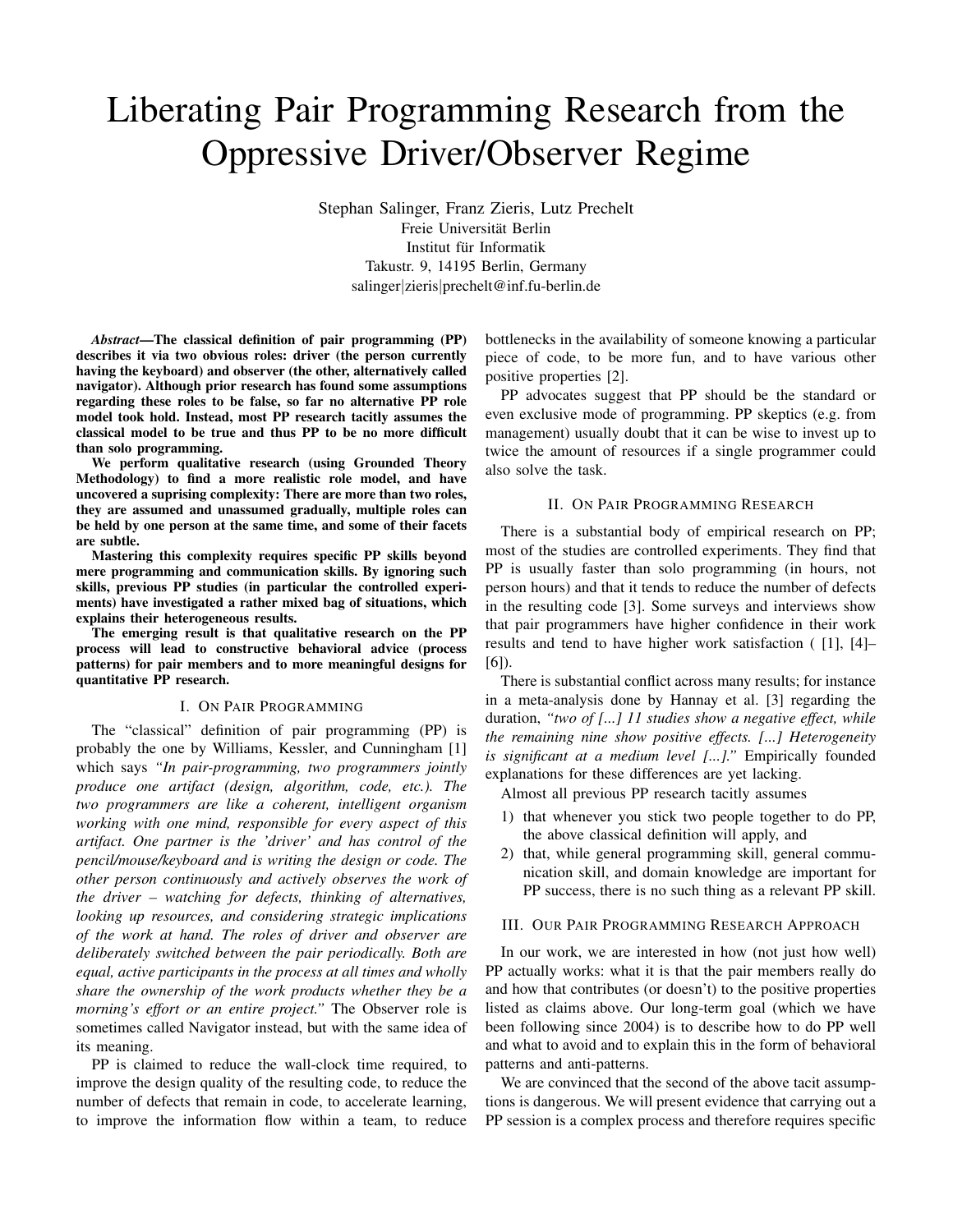PP skill. Ignoring this fact will produce misleading research conclusions.

The first of the tacit assumptions is also dubious. For instance, Sallyann Bryant has investigated its implicit claim that driver and observer are mostly working on different abstraction levels: The driver on medium levels (*"the code"*), the observer on high (*"strategic implications"*) and low levels (*"defects"*). She found that this is not the case; rather, driver and observer mostly move through similar levels of abstraction *together* [7]. However, Bryant's work stops at this point; she does not propose an alternative model of PP roles.

Our research has now led us to the topic of roles, so we start filling this gap in the present work. Our results so far are not primarily a new set of roles, but rather a meta model describing the elements and context of roles and role use. The present article focuses on conclusions from these incomplete results regarding the overall approach needed for meaningful PP research.

Methodologically, our raw data comprises recordings of complete PP sessions, consisting of desktop video, webcam video, and audio. We analyze such data by conceptualizing it via the Grounded Theory Methodology (GTM), in particular open coding and axial coding [8], starting at a fairly fine granularity, one code typically covering one or a few seconds of material [9]. The results sketched below arise from the first few PP sessions we have analyzed.

# IV. PAIR PROGRAMMING ROLES

When we started our GTM analysis with the goal of identifying PP roles, we encountered a confusing variety of rolerelated phenomena. To create order, we arranged the stable concepts formed from these phenomena into a PP roles meta model. A simplified version is shown in Figure 1.

Note there are two different perspectives on PP roles:

- The researcher perspective is interested in understanding and characterizing the roles.
- The practitioner perspective is interested in obtaining practical advice on PP behavior such as role use.

The meta model adopts the researcher perspective: it is primarily a tool that helps the analysis process. Our discussion is mostly from the researcher perspective and considers the practitioner perspective only on the side, because the results are only just emerging and not yet mature enough to formulate much practical advice.

This section will proceed to present the (simplified) meta model and explain each of its classes; the roles themselves are instances of one of these classes and only some will be described as examples that serve to explain the meta model concepts and ideas.

# *A. 1st Role, Role, Facet, Action*

In the meta model, a Role is described by means of characteristic Facets. For example, the Role *watchman* has three Facets:

• *recognizing hazards*: Detecting and mentioning issues that could become problematic, for example asking

whether the current set of files is up-to-date with respect to the versioning system or considering possible negative consequences for the ongoing overall release process in case the PP session does not achieve its goal fully.

- *setting priorities*: Insisting that something be done now (or early enough) to avoid negative or ensure positive consequences.
- *shifting*: Triggering a switch from one context of consideration into another, for example from considering the specific PP session to considering the overall development process.

Roughly speaking, the mission of a *watchman* is momentarily making sure nothing bad happens while the partner is occupied with something else.

Unfortunately, a mission as such is difficult to observe when looking at a specific PP session. In contrast, the Facets connect the Role to Actions, which are readily observable. There is no fixed rule as to which or how many Facets must be observed to conclude the respective pair member has assumed the Role. Usually, a single Facet is sufficient if it occurs multiple times and multiple Facets are sufficient even if they occur only once, but this depends on the particular Role and situation.

When it comes to the *watchman*, for instance, one might see just one single instance of *recognizing hazards*, but already consider the *watchman* role to be filled, because it is obvious that only prolonged attention can have enabled the pair member to make this particular intervention.

If such attention was observable, it would be a Facet, because it is quite typical and characteristic of *watchman* behavior. However, as attention can be observed only indirectly and this happens only rarely, we have decided that, for our role analysis, the attention concept is insufficiently operationalizable to become a Facet.

Note that, from the practitioner perspective, learning to be attentive is likely key to learning to use the *watchman* role properly. So once we move from role analysis to giving constructive advice, the Roles will have to be reformulated to include relevant unobservable aspects as well.

# *B. 2nd Role, Knowledge, Context, Episode*

As a second example, the Role *task expert* has two Facets:

- Facet-1, *passing on task knowledge explicitly*: Task knowledge is Knowledge about artifacts created before the current PP session that is relevant for the task addressed by the session. The Facet describes communication of such knowledge from one pair member to the other.
- Facet-2, *turning task knowledge into proposals*: Making a product-related or process-related proposal that only someone who is in possession of appropriate task knowledge can make.

Roughly speaking, the mission of a *task expert* is to bring into the session a certain important type of task-relevant information.

For *task expert* it is common that an occurrence of only one of the Facets is sufficient for ascertaining the Role. Which of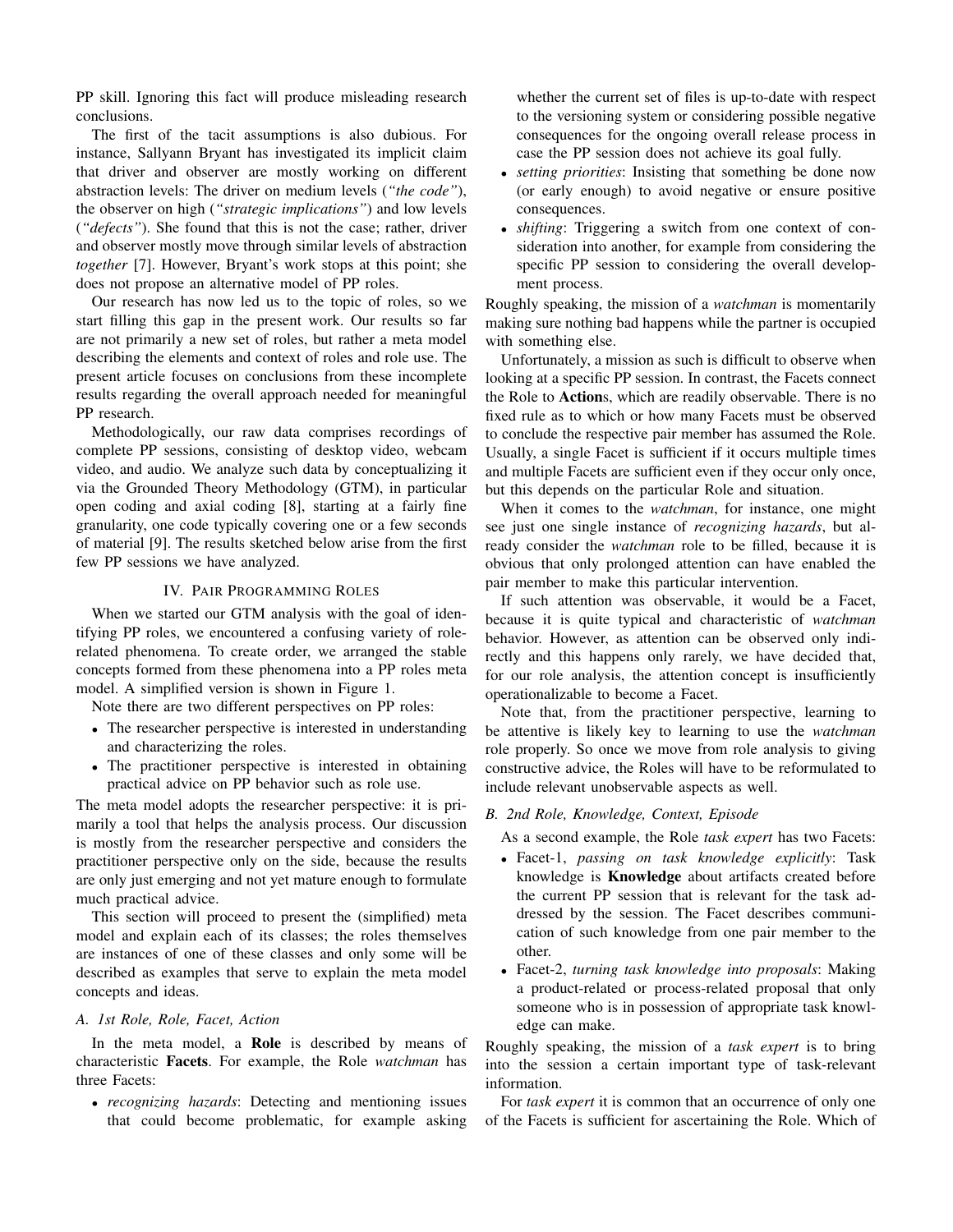

Fig. 1. Simplified meta model of PP-roles-related phenomena. The figure uses an informal notation whose semantics will become sufficiently clear within the text.

the Facets to expect depends on the current Context within the session: A PP session can usually be interpreted as a sequence of Episodes. If, for instance, the session is currently in a knowledge transfer episode, a task expert will execute his/her role only in the form of Facet-1, not Facet-2.

#### *C. 3rd Example, Personality Traits*

A *spokesperson* has the mission to act as representative for a concern, typically towards people outside the pair. Facets of the *spokesperson* Role are:

- *opening a dialog* about the concern.
- *carrying forward the dialog*, often in such a way that expert knowledge is not required.
- *rounding off the dialog*: Not accepting an end of the dialog without a resolution of the concern.

It is typical for the *spokesperson* Role that it is assumed by the more assertive member of the pair. Assertiveness, however, is a Personality Trait and should not be confused with a Facet or Role.

### *D. Other Roles*

There are many more Roles beyond the above three, but our analysis of them is far from complete. We have, however, already recognized some regular structures. One of them is the fact that some Roles have counterparts. For instance when a Facet-1-type *task expert* explains task knowledge, the other pair member acts as *mentee*. A *task expert* can have a counterpart, but needs not (the Facet-2 case), while other Roles never have a counterpart (e.g. *watchman*) or always enforce or require one (e.g. *guide* and *robot*).

#### *E. Further Observations from Our Role Analysis*

Three facts complicate defining Roles or recognizing Role assumptions:

- A Role assumption may start and end gradually over a stretch of time.
- Having a Role does not mean acting out that Role at every moment.
- A pair member may have more than one Role at the same time.

The full version of the meta model uses several additional classes (for instance Role Filling and Facet Execution) to describe such phenomena.

# *F. Towards a Better Role Catalog*

We found that we could define Facets reasonably well but the notion of a particular Role always remained somewhat arbitrary. For instance, we once had an *updater* Role that occurred only at the beginning of a session and explained the initial status of the artifacts to make clear from where the work will have to start. We have since incorporated this in the much more general *task expert* Role and find this new Role quite convincing and appropriate. In contrast, we also had a more specialized predecessor of *watchman*: The *foreign minister* Role whose mission amounted to only a subset of the *recognizing hazards* Facet of today's *watchman*. Yet, even though we have generalized away the *foreign minister* Role, we are far from convinced that the *watchman* Role will persist in its current form.

It may well be that we will never find a canonical set of Roles that is convincing for everybody, in particular since pair programmers' Role needs will likely be different depending